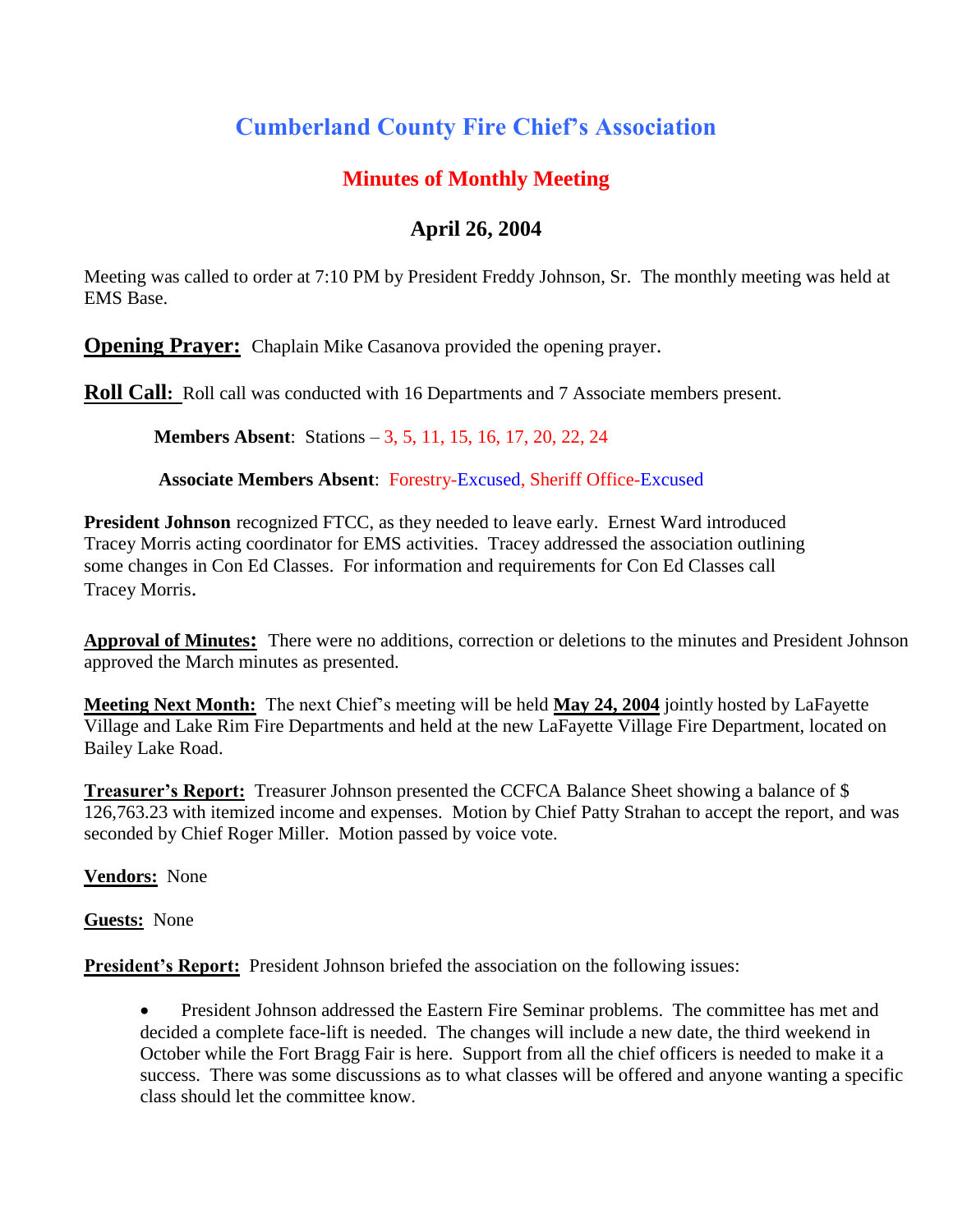• President Johnson stated that the Cumberland County Server has a Bulletin Board. Also if anyone needs a class on how to use the programs offered on the server contact Station 13. If enough people are interested a class will be scheduled. If anyone needs to access the NFPA codes call Stoney Point Fire Department and they will set up access, until the issue is finalized.

 President Johnson stated he had not heard anything from Mr. Parks of Cape Fear Valley Hospital about the hospital board that was supposed to be set up. Wally stated that a meeting was held last week that discussed finances of setting up a separate EMS Authority. They are looking at how much it will cost and it does not make sense to change if it is going to cost more. One of the things causing a loss of money was patient transfer between the two hospitals. Highsmith Rainey's change to a long-term acute care facility will make most of the patient transfers go away. An advisory board is being looked at as a possibility. President Johnson is to make an appointment with Mr. Parks to discuss finances.

 President Johnson asked Major Kenny Curry about fit testing of WMD equipment. Classes were given for proper fit testing and if needed more classes will be offered. Those interested should call Gloria with a number of personnel to be trained. Kenny stated some confusion occurred about storage of the Haz Mat items and the city has storage space at the present time. Departments are encouraged to make arrangements with the city to pick up samples for fit testing. The law enforcement personnel will be issued protective equipment to be carried in their vehicle. A question was raised as to the fire department personnel arriving on the scene and having to wait for protective equipment. Fire personnel will have their protective turn out gear and SCBA units that will offer some protection. Training is vital to recognizing the hazards of the incident and when it is safe to enter a WMD incident site. A task force developed the entire Cumberland County community WMD equipment list that addressed the entire county's needs.

#### **NEW BUSINESS**

 President Johnson presented the proposed budget for Fiscal Year 2004-2005 requesting \$201,750.00. Motion to accept budget as presented was made by Chief Kevin Herndon and seconded by Chief J. F. Hall. Motion passed by voice vote.

 President Johnson stated that the CCFCA Fire Prevention/Public Education Committee Chairman position is open and needed a chairman. A list of the 2004-2005 Committee and Chairmen was passed out. Note a Rescue/EMS committee has been established.

| 1.  | Technology       | Chief Johnson Sr.                   |
|-----|------------------|-------------------------------------|
| 2.  | <b>ID</b> Card   | Lieut. T. Johnson – Stoney Point    |
| 3.  | Prevention       | Capt. Morrey – Fayetteville         |
| 4.  | Communications   | Chief B. Bullard - Stedman          |
| 5.  | <b>Standards</b> | Chief K. Hall - Cumberland Road     |
| 6.  | Training         | Chief P. Strahan - Westarea         |
| 7.  | Memorial         | Chief S. Blackburn - Fort Bragg     |
| 8.  | Auto/Mutual Aid  | Chief J. Hall – Bethany             |
| 9.  | Finance          | Chief F. Johnson Jr. - Stoney Point |
| 10. | <b>LEPC</b>      | Chief R. Miller $-$ Fort Bragg      |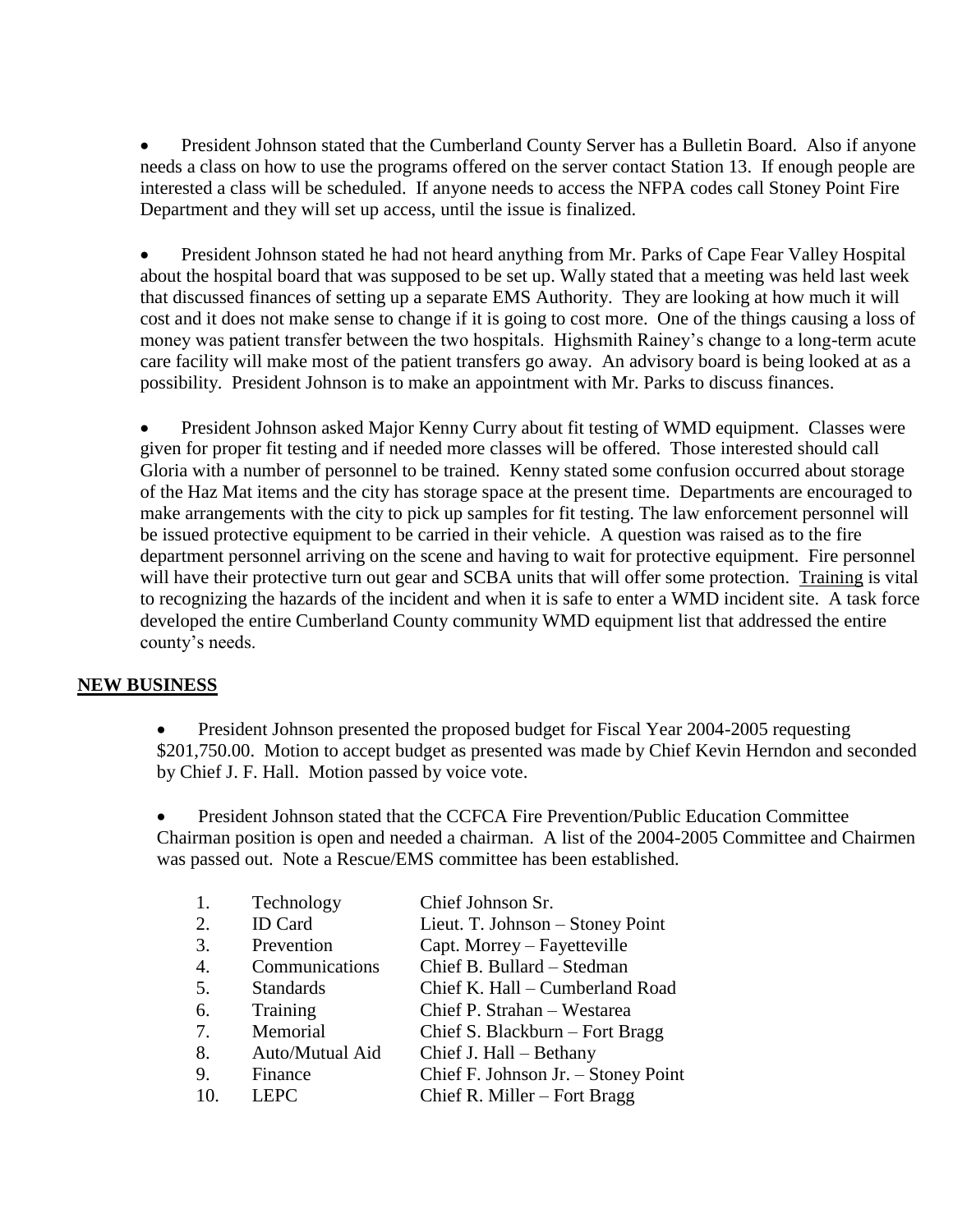- 11. Eastern Fire Seminar Chief T. Marley Pearces Mill
- 12. Rescue Chief F. Johnson Stoney Point
- 13. Public Relations Executive Committee

 Rescue Policy was discussed. Rescue Committee Chairman Johnson passed out a Rescue Equipment Survey and requested it be returned by May 13, 2004. This survey is an effort to better coordinate and gauge rescue capabilities in Cumberland County. The intent is to assist each district as needed with heavy rescue equipment and capabilities.

 Chief Hodges, Hope Mills Fire Department recommended a Bomb Threat Cost Recovery Fee be set up. President Johnson referred this to the Standards and Policy Committee for a draft proposal and report back to the association. Discussion was such an Ordinance would have to be approved by Commissioners or City Council

#### **OLD BUSINESS**

- 1. President Johnson asked Maj. Curry to address the mapping issue. This plan should be finalized this week and go to Raleigh for review. When approved by Raleigh the issue will be sent to the county commissioners for approval.
- 2. President Johnson handed out copies of the By-Laws that had been updated. Discussion raised a question about dues and at the present we do not collect dues. If needed in the future dues may be collected. Para 3.1 line 7 was changed to read "considered delinquent if not paid with one hundred eighty (180) days of the due date established by the". Motion was made by Chief Bill Bullard to approve the presented by-laws as corrected and seconded by Chief Mike Middleton. The motion passed by roll call vote with 16 Yes votes.

### **COMMITTEE REPORT:**

**TECHNOLOGY/AUTOMATION COMMITTEE (FIREHOUSE)** Chief F. Johnson (Stoney Point) **Chairperson** 

• Nothing

**I D CARD COMMITTEE-**Lieutenant Tara Johnson (Stoney Point) Chairperson

 FYI Reminder that Chiefs should contact Tara Johnson @ 424-6094 or e-mail at [tara@stoneypointfire.com](mailto:tara@stoneypointfire.com) to schedule pictures for ID Cards

**FIRE PREV./EDUCATION COMMITTEE** Capt. Chris Morey, (Fayetteville) Chairperson

• No Report

**COMMUNICATIONS COMMITTEE** Chief B. Bullard (Stedman) Chairperson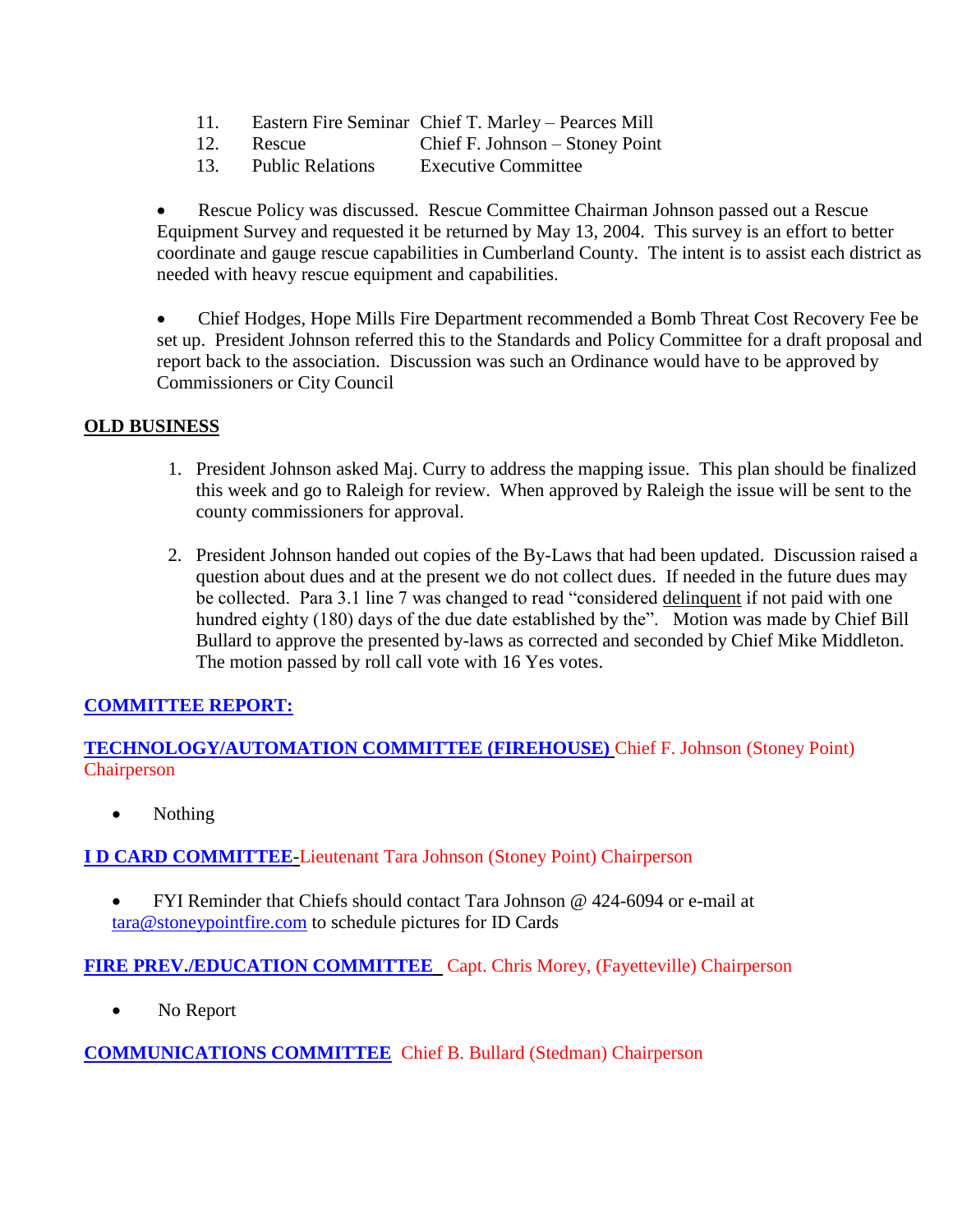P L Code procedures and EOC Dispatching problems were again discussed. Chairman Bullard is going to follow-up on the problems.

**STANDARDS & POLICY COMMITTEE** Chief K. Hall (Cumberland Rd) Chairperson

No Report

**TRAINING & TRAINING STANDARDS COMMITTEE** Chief P. Strahan (Westarea) Chairperson

Expressed concern about availability of FTCC Classes

# **MOBILE & STATIONARY AIR SYSTEMS** Executive Committee as needed

• No Report

# **MEMORIAL COMMITTEE** Deputy Chief Blackburn (Ft. Bragg) Chairperson

No Report

# **AUTOMATIC AID/MUTUAL AID COMMITTEE** Chief J. F. Hall (Bethany) Chairperson

• Nothing

**FINANCE COMMITTEE** Deputy Chief F. Johnson Jr. (Stoney Point) Chairperson

• Presented Financial Report Earlier in meeting.

# **LEPC** Chief R. Miller (Fort Bragg) Chairperson

No Report

**PUBLIC RELATIONS COMMITTEE** (Executive Committee)

• No Report

**RESCUE COMMITTEE** Deputy Chief F. Johnson Jr. (Stoney Point) Chairperson

• Discussed during new business.

# **EASTERN FIRE SEMINAR** Chief R. Marley (Pearces Mill) Chairperson

Chief Marley was absent and President Johnson briefed the association during the presidents report.

# **ASSOCIATE MEMBERS REPORT:**

# **EMERGENCY SERVICES DIRECTOR** Colonel Nunnery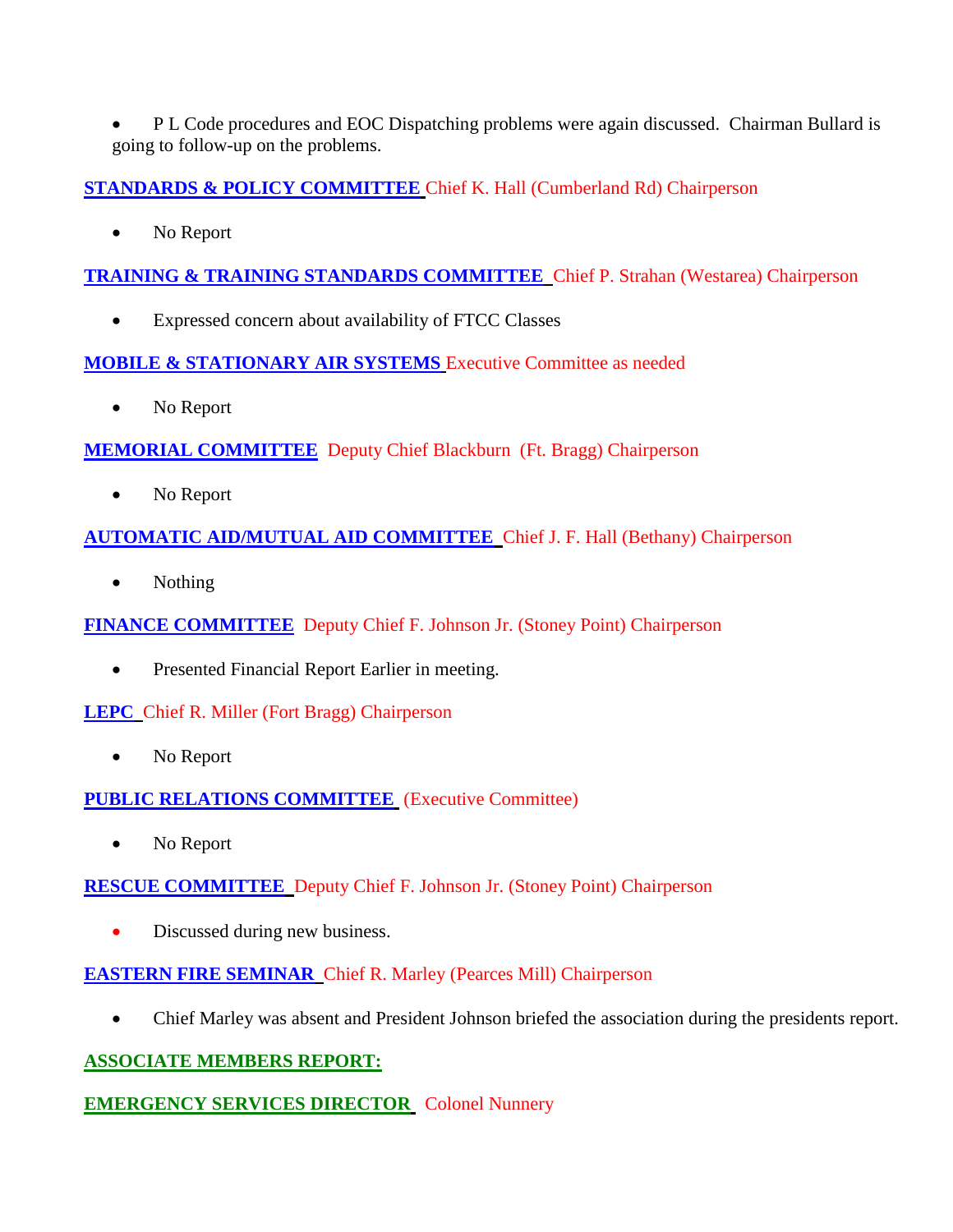• Already presented everything

## **EMERGENCY MANAGEMENT AND ECC-911** Major Curry

• Already presented everything.

### **EMS** Colonel W. Ainsworth

 Announced that they are getting a disaster trailer for equipment and supplies needed to take care of people in case of a large incident.

 Anthony Davis has been hired as training officer and is a level II instructor. To be recertified each EMT must be signed off on by a level II instructor. If anyone needs certification please forward the information (certified by department training officer) 60 days in advance so any conflict that may arise can be resolved.

## **HAZMAT** Chief Nichols, FFD

Already Presented Report

### **FORESTRY DISTRICT** Ranger J. Johnson

Absent

### **FTCC** Ernest Ward

• Report Presented at the beginning of the meeting

### **SHERIFF'S OFFICE** Sheriff Butler

• Absent

### **HIGHWAY PATROL** Trooper F. Johnson Jr.

Urged using Cautioned when approaching an traffic accident involving a K-9 unit

### **CHRISTIAN FIREFIGHTERS** Chaplain Casanova:

• Nothing

### **COUNTY COMMISSIONERS** Fire Commissioner Tal Baggett

• Nothing